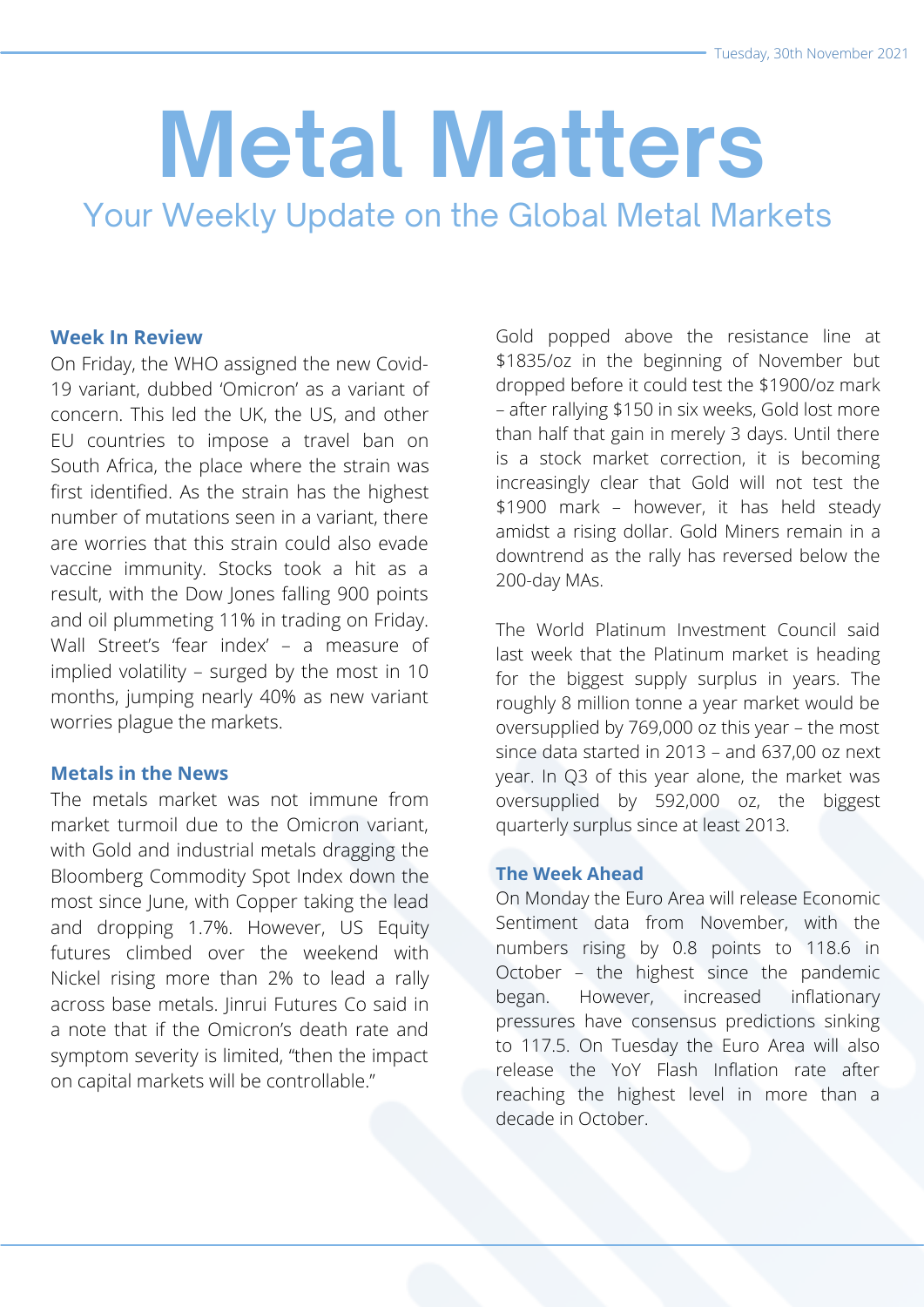Suffering with increased energy prices as supply shortages last, November's consensus is for a further rise in inflation, increasing 0.3% to 4.4%. On Wednesday the US will release employment changes in the private sector, with employers adding 571,000 jobs last month. Consensus forecasts believe that the sector will add 525,000 this month as the labour market battles with shortages.

#### **Graph of the Week - Omicron Variant Speed**

# A new variant is spreading rapidly in South Africa, and appears to be out-competing other variants much faster than previous variants of concern did Share of all sequenced cases\* in South Africa accounted for by each variant, by number of days since it passed 1% 100% **Delta** B.1.1.529 80 60 **Beta** 40 20  $\circ$ 75 100 0 days since 25 50 emergence \*Growth of B.1.1.529 is modelled from SGTF data rather than full genomic sequences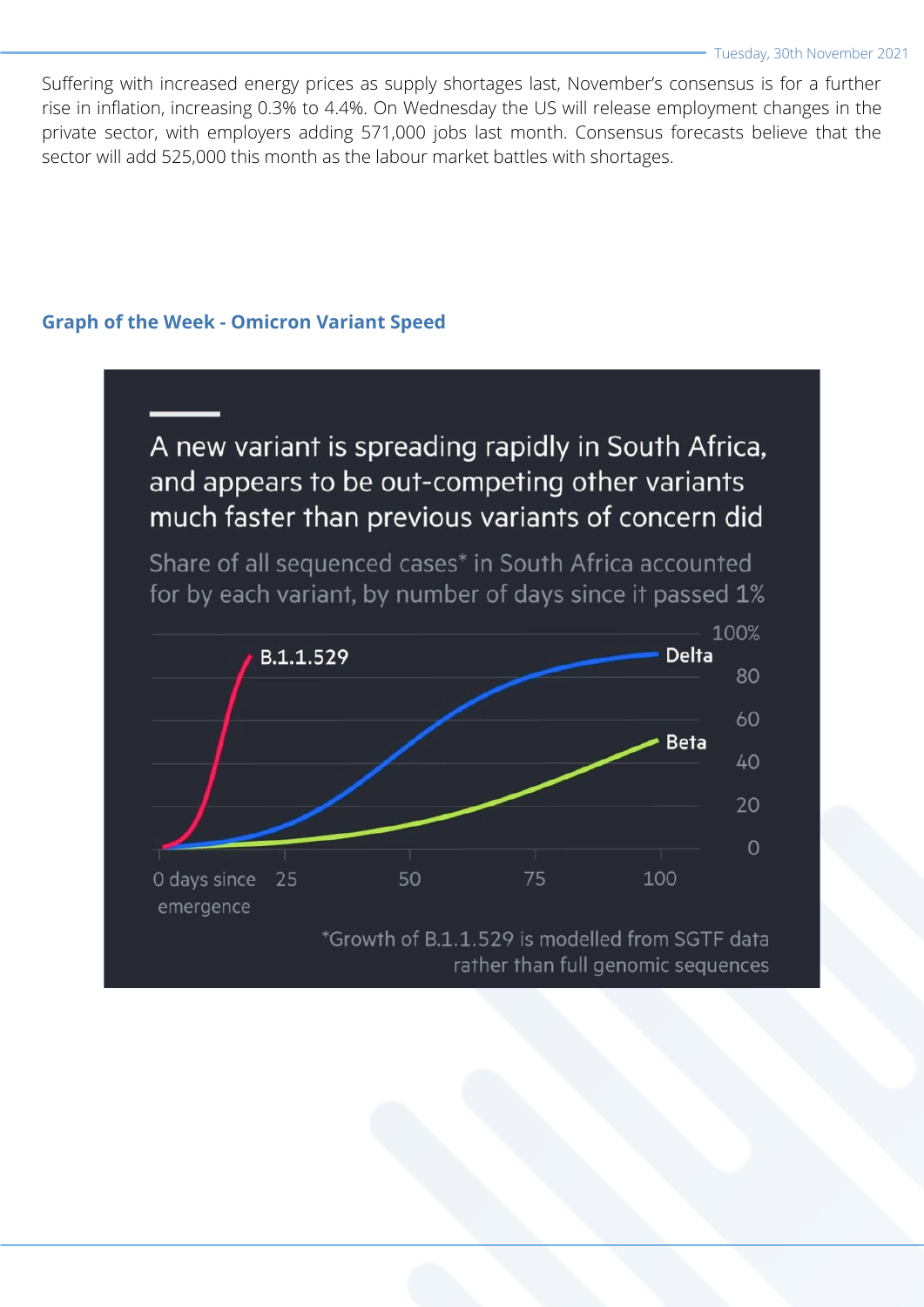### **Metals - Spot Price**

| <b>Metal</b>  | Price 27th<br><b>October USD</b> | <b>Weekly</b><br><b>Change %</b> | Mtd.<br><b>Change %</b> | Ytd.<br><b>Change %</b> | <b>Price vs</b><br><b>50d MA</b> |
|---------------|----------------------------------|----------------------------------|-------------------------|-------------------------|----------------------------------|
| Gold          | 1,797                            | $-2.7%$                          | $-0.9%$                 | $-5.4%$                 | 0.3%                             |
| <b>Silver</b> | 22.9                             | $-7.0%$                          | $-4.2%$                 | $-13.3%$                | $-2.9%$                          |
| Platinum      | 942                              | $-8.9%$                          | $-7.2%$                 | $-12.1%$                | $-7.6%$                          |
| Palladium     | 1,768                            | $-14.2%$                         | $-28.4%$                | $-27.8%$                | $-11.6%$                         |
| Copper        | 9,663                            | $-0.9%$                          | 1.4%                    | 24.7%                   | $-0.4%$                          |
| <b>Nickel</b> | 20,350                           | 1.9%                             | 4.3%                    | 23.0%                   | 3.9%                             |

Note: All performance data to Tuesday, 30th Future positioning based on CFTC and SHFE data. Past performance is not an indicator of future performance and the value of an investment may fall as well as rise. Investors take on currency risk when taking unhedged exposure to commodities. Source: Bloomberg, NTree International

# **GPF ETC Listings**

|                                   |              |             |            | <b>Exchange listings and trading currencies</b> |            |                              |                |                             |                |                             |                   |           |
|-----------------------------------|--------------|-------------|------------|-------------------------------------------------|------------|------------------------------|----------------|-----------------------------|----------------|-----------------------------|-------------------|-----------|
|                                   |              |             |            | <b>Xetra</b>                                    |            | <b>London Stock Exchange</b> |                |                             |                | <b>Borsa Italiana</b>       | <b>SIX</b>        |           |
| <b>Name</b>                       | <b>ISIN</b>  | Base<br>Ccy | <b>TER</b> | <b>Ticker EUR</b>                               | <b>WKN</b> | <b>Ticker</b><br><b>USD</b>  | Sedol          | <b>Ticker</b><br><b>GBX</b> | Sedol          | <b>Ticker</b><br><b>EUR</b> | <b>Ticker CHF</b> | Valor     |
| <b>GPF Physical Copper ETC</b>    | XS2314659447 | <b>USD</b>  | 0.85%      | OIIE                                            | A3GQ0Q     | TCOP                         | BMYLVM1        | <b>TCUS</b>                 | <b>BMYLVLO</b> | <b>TCOP</b>                 | TCOP              | 112161508 |
| <b>GPP Physical Nickel ETC</b>    | XS2314660700 | <b>USD</b>  | 0.75%      | OIIF                                            | A3GQ0R     | <b>TNIK</b>                  | BMYLVQ5        | <b>TNIS</b>                 | BMYLVN2        | <b>TNIK</b>                 | <b>TNIK</b>       | 112161525 |
| <b>GPF Physical Gold ETC</b>      | XS2265368097 | USD         | 0.12%      | OIIA                                            | A3GNPX     | TGLD                         | <b>BMYCKG1</b> | TAUS                        | BKQMVS4        | TGLD                        | TGLD              | 58961848  |
| <b>GPF Physical Silver ETC</b>    | XS2265369574 | <b>USD</b>  | 0.20%      | OIIB                                            | A3GNPO     | <b>TSLV</b>                  | BMYCKH2        | <b>TAGS</b>                 | BKQMVT5        | <b>TSLV</b>                 | <b>TSLV</b>       | 58847211  |
| <b>GPF Physical Palladium ETC</b> | XS2265370234 | <b>USD</b>  | 0.20%      | OIID                                            | A3GNPY     | TPAL                         | <b>BMYCKK5</b> | <b>TPDS</b>                 | BKQMVZ1        | TPAL                        | TPAL              | 58847495  |
| <b>GPF Physical Platinum ETC</b>  | XS2265369731 | <b>USD</b>  | 0.20%      | OIIC                                            | A3GNPZ     | <b>TPLT</b>                  | BMYKCKJ4       | <b>TPTS</b>                 | BKQMW03        | <b>TPLT</b>                 | <b>TPLT</b>       | 58847471  |

#### **Trading AP: Flow Traders MM: GHCO, Peel Hunt, Winterflood**